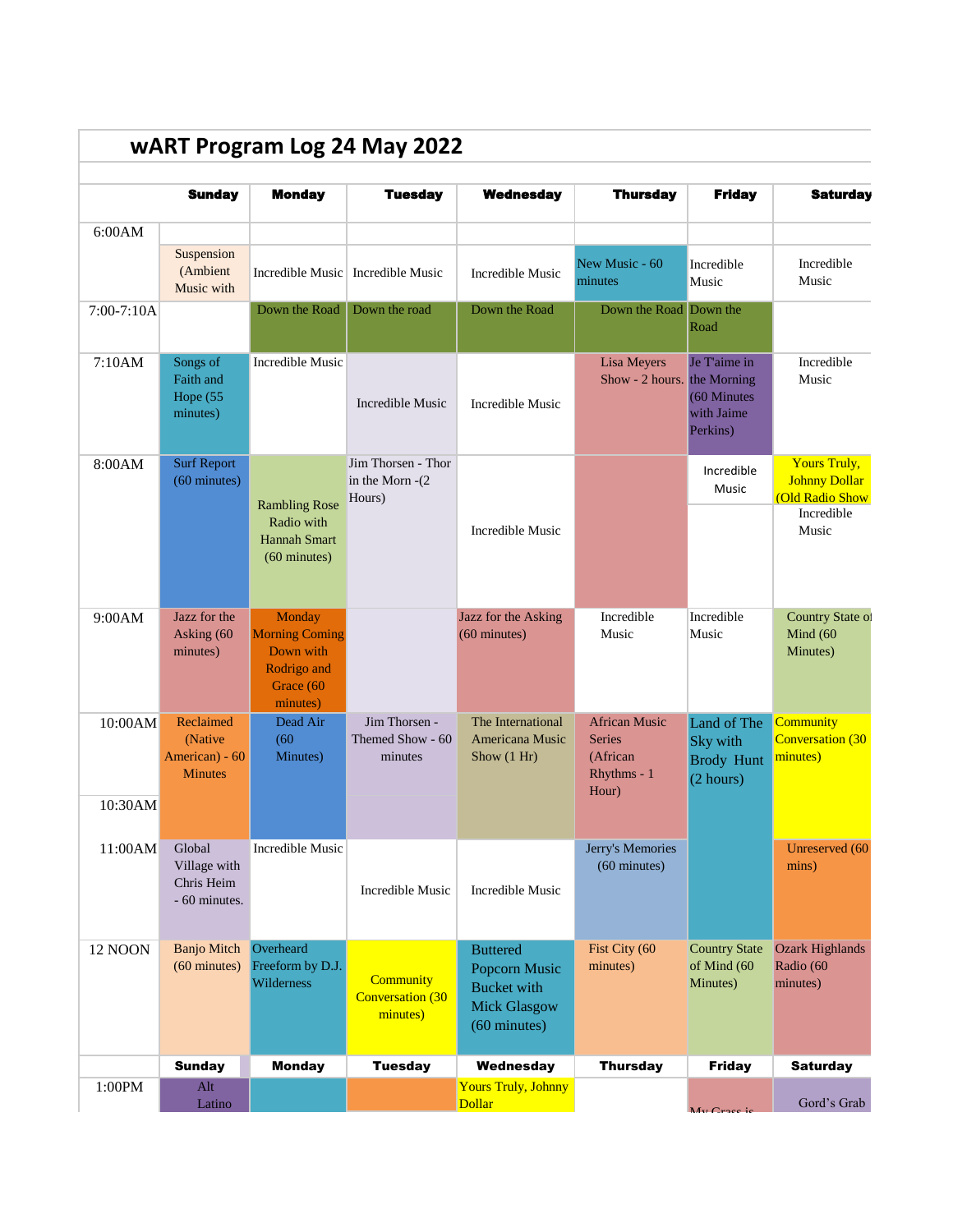| 1:30PM               |                                                                               |                                                        | <b>I</b> Like Flowers<br>with Scot King<br>(2 hours)        | Fear on Four (30<br>minutes)                                | Incredible<br>Music                                                    | <b>IVIY UTASS IS</b><br>Blue $(60)$<br>minutes)   | Bag with<br>Gordon James<br>$(60 \text{ minutes})$                                        |
|----------------------|-------------------------------------------------------------------------------|--------------------------------------------------------|-------------------------------------------------------------|-------------------------------------------------------------|------------------------------------------------------------------------|---------------------------------------------------|-------------------------------------------------------------------------------------------|
| 2:00Pm               | Land of The<br>Sky with<br><b>Brody Hunt</b><br>(2 hours)                     | Incredible<br>Music                                    |                                                             | Incredible Music                                            | Surf Report (60<br>minutes)                                            | What in the<br>World 60<br><b>Minutes</b>         | Overheard<br>Freefrom by<br>D.J. Wilderness -<br>2 hours                                  |
| 3:00PM<br>3:30PM     |                                                                               | Paul Gurewitz -<br>The 60's Show<br>(2 hr)             | Incredible<br>Music                                         | Suspension<br>(Ambient Music<br>with Aaron - 60<br>minutes) | Incredible Music                                                       | No Class with<br>Johnny<br>Caucasian (3<br>hours) |                                                                                           |
| 4:00PM               | <b>Every Little</b><br>Thing with Ken<br>Michaels (60<br>Minutes)             |                                                        | <b>Words and Music</b><br>with Joel! (2<br>Hours)           | Unreserved (60<br>mins)                                     | Heather Hicks (2<br>Hours)                                             |                                                   | <b>African Music</b><br>Series (African<br>Rhythms - 1 hour                               |
| 5:00PM               | Songs of<br>Faith and<br>Hope (55<br>minutes)                                 | Alt Latino<br>60 Minutes                               |                                                             | Paul Gurewitz -<br>The 60's Show (2)<br>hrs)                |                                                                        |                                                   | Incredible<br>Music                                                                       |
|                      | <b>Sunday</b>                                                                 | <b>Monday</b>                                          | <b>Tuesday</b>                                              | Wednesday                                                   | <b>Thursday</b>                                                        | <b>Friday</b>                                     | <b>Saturday</b>                                                                           |
| 6:00PM               | Dead Air<br>(60)<br>Minutes)                                                  | Memories with<br><b>Jerry Plemmons</b><br>(60 Minutes) | Incredible Music                                            | Paul G's Show<br>Continues                                  | <b>Incredible Music</b>                                                | Incredible<br>Music                               | <b>Buttered</b><br>Popcorn<br><b>Music Bucket</b><br>with Mick<br>Glasgow (60<br>minutes) |
| $7:00-$<br>$7:05$ pm |                                                                               | Down the Road                                          | Down the road                                               | Down the Road                                               | Down the Road                                                          | Down the<br>Road                                  |                                                                                           |
| 7:05PM               | Sunday<br>Classics with<br><b>Mark Powell</b><br>(Classical<br>Music - 1      | Incredible Music                                       | Got the Blues<br>(60 Minutes)                               | <b>Incredible Music</b>                                     | Incredible Music                                                       | Incredible<br>Music                               | <b>Incredible Music</b>                                                                   |
| 8:00PM               | <b>Yours Truly,</b><br>Johnny Dollar -<br><b>Classic Radio</b><br><b>Show</b> | Live at White<br>Rock Hall - 60<br>minutes             | Incredible Music                                            | Global Village with<br>Chris Heim - 60<br>minutes.          | <b>CheckerBoard</b><br>$(60 \text{ minutes})$<br><b>Rodger Collins</b> | Incredible<br>Music                               | Global Village<br>with Chris Heim -<br>60 minutes.                                        |
| 8:30 PM              | All That's<br>Jazz                                                            | Incredible Music                                       |                                                             |                                                             |                                                                        |                                                   |                                                                                           |
| 9:00 PM              |                                                                               | Reclaimed<br>(Native<br>American) 60                   | <b>Super Sounds of</b><br>Mischief with<br>D.J. Hermit from | What in the World<br><b>60 Minutes</b>                      | Super Sounds of<br>Mischief with<br>D.J. Hermit from                   |                                                   | Incredible Music                                                                          |
| 10:00PM<br>10:30pm   | <b>Surf Report</b><br>$(60 \text{ minutes})$                                  | In the Reeds<br>(90 minutes of Mountains 2<br>Jazz)    | the Mystic<br>hours                                         | <b>Turning the Tables</b><br>with Drew Dobbs 60<br>mins.    | the Mystic<br><b>Mountains 2</b><br>hours                              | Deep Cuts<br>with Rick (60<br>Minutes)            | <b>Turning the Table</b><br>with Drew Dobbs<br>$60 \text{ min}$                           |
| 11:00PM<br>11:30PM   | Incredible<br>Music                                                           | Incredible Music                                       | Incredible Music                                            | <b>Incredible Music</b>                                     | Overheard<br>Freeform by<br>D.J. Wilderness - 2<br>hours               | Jim's Theme<br>Show - $60$<br>Minutes             | I Like Flower<br>(90 Minutes)                                                             |
| 12 MID               | Incredible                                                                    | Slow Jams (2)                                          | Experiment #1                                               |                                                             | Overheard                                                              |                                                   |                                                                                           |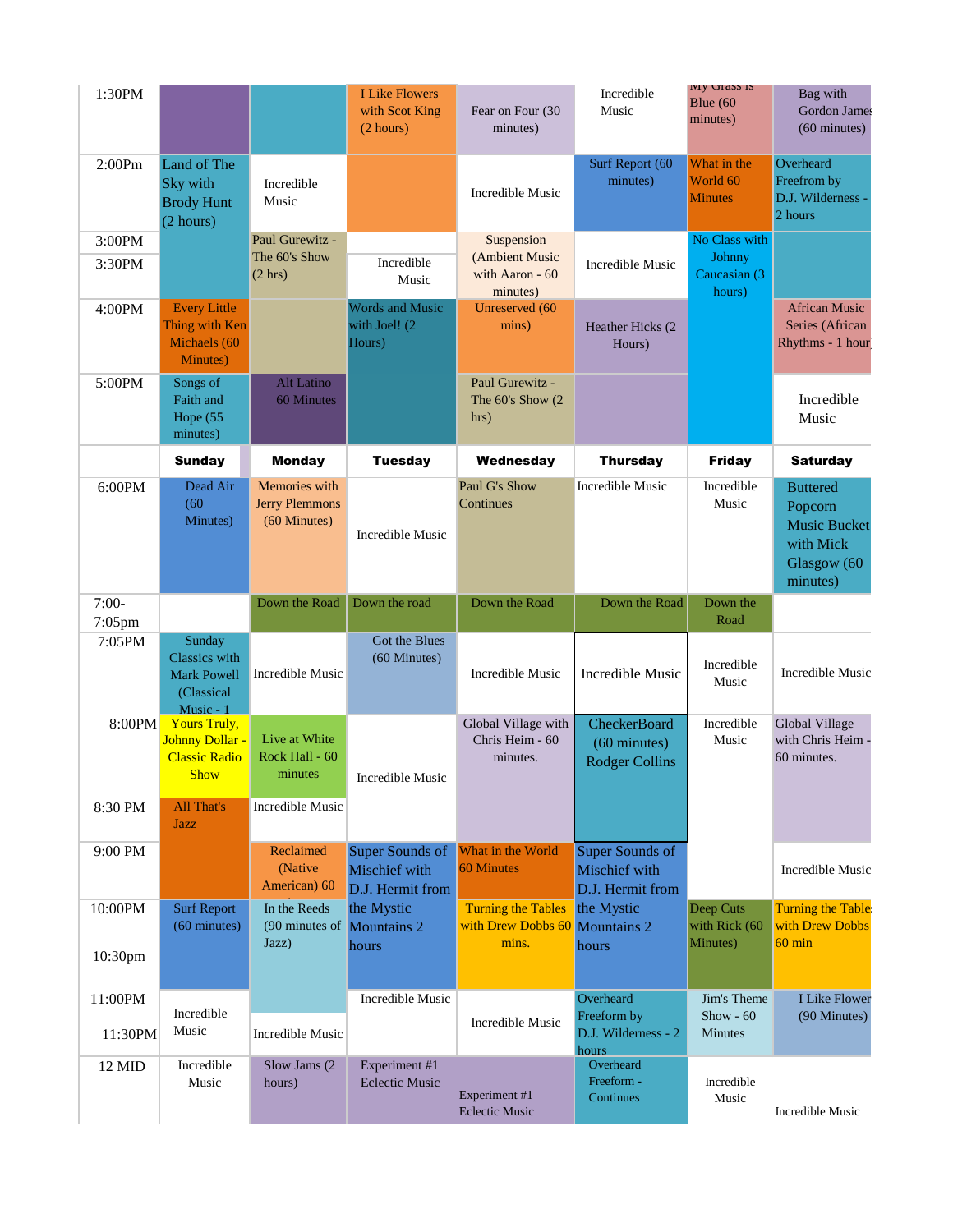| 1AM               |                     |                                      |                                      |                                      | Experiment #1<br><b>Eclectic Music</b> |                                        | Incredible Music                            |
|-------------------|---------------------|--------------------------------------|--------------------------------------|--------------------------------------|----------------------------------------|----------------------------------------|---------------------------------------------|
| 2AM               | Incredible<br>Music |                                      |                                      |                                      |                                        | Experiment #1<br><b>Eclectic Music</b> | Incredible Music                            |
| 3AM<br>4AM<br>5AM | Incredible<br>Music | Incredible Music<br>Incredible Music | Incredible Music<br>Incredible Music | Incredible Music<br>Incredible Music | Incredible Music<br>Incredible Music   | Music<br>Music<br>Incredible           | Incredible Music<br><b>Incredible Music</b> |
|                   |                     | Incredible Music                     | Incredible Music                     | Incredible Music                     | Incredible Music                       | Music                                  | Incredible Music                            |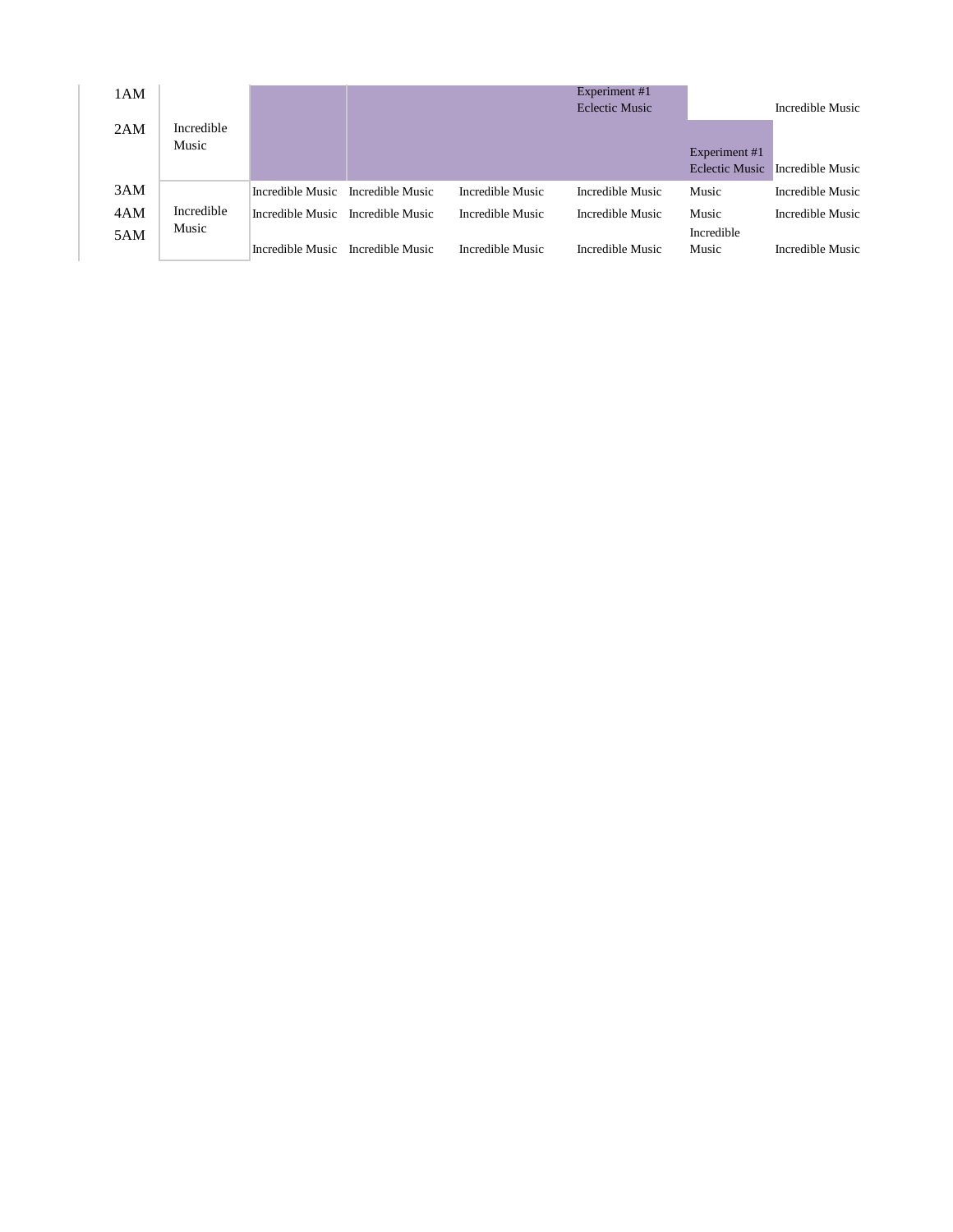Saturday (Old Radio Show - Country State of State of State of State of State of State of State of State of State of State of State of State of State of State of State of State of State of State of State of State of State of State of State of State o Unreserved (60